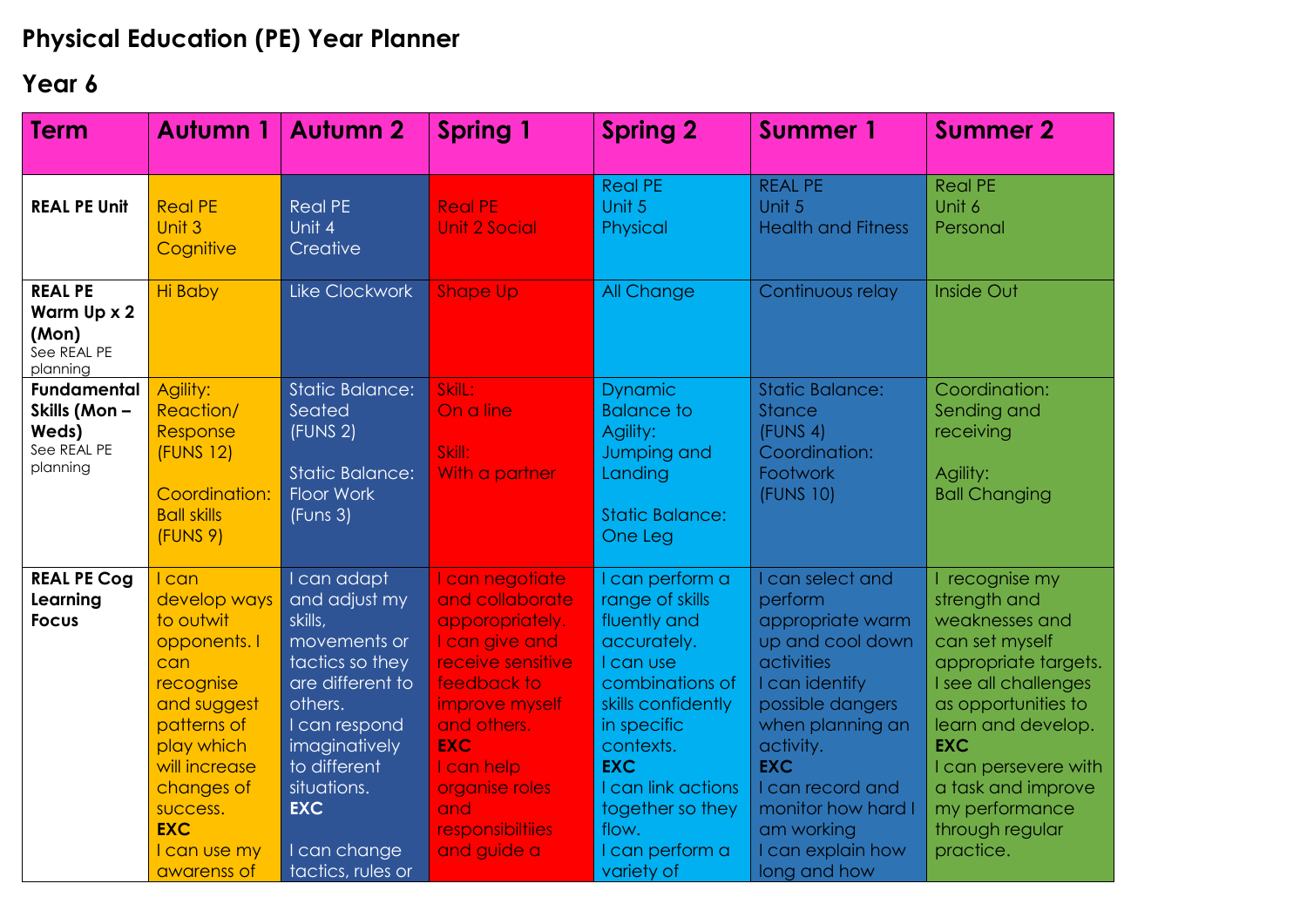|                                     | space and<br>others to<br>make good<br>decisions.<br>I can<br>understand<br>ways (criteria)<br>to judge<br>performance.<br><b>EXP</b><br>I have begun<br>to identify<br>areas for<br>improvement.<br>I can<br>understand<br>the simple<br>tactics of<br>attacking<br>and<br>defending.<br><b>WT</b> | tasks to make<br>activities more<br>fun or<br>challenging.<br>I can develop<br>sequences that<br>express my own<br>ideas.<br><b>EXP</b><br>I can recognise<br>similarities and<br>differences in<br>movement and<br>expression.<br>I can make up<br>my own<br>versions and<br>rules of<br>activities.<br><b>WT</b> | small group<br>through a task.<br><b>EXP</b><br>I am happy to<br>show and tell<br>others about my<br>ideas.<br>I show patience<br>and support<br>others.<br><b>WT</b> | movements and<br>skills with good<br>body tension.<br><b>EXP</b><br>I can select and<br>apply a range of<br>skills with good<br>control and<br>consistency.<br>I can perform<br>and repeat<br>sequences with<br>clear shapes on<br>controlled<br>movement.<br><b>WT</b> | often I should<br>exercise to be<br>healthy<br>I can describe the<br>basic fitness<br>components<br><b>EXP</b><br>I can explain why<br>we need to warm<br>up and cool down<br>I can explain how<br>and why my body<br>changes before<br>and after exercise.<br><b>WT</b> | I cope well and<br>react positively<br>when things<br>become difficult.<br><b>EXP</b><br>I know where I am<br>with my learning<br>and I have begun<br>to challenge myself.<br><b>WT</b>                                                                                                                       |
|-------------------------------------|-----------------------------------------------------------------------------------------------------------------------------------------------------------------------------------------------------------------------------------------------------------------------------------------------------|--------------------------------------------------------------------------------------------------------------------------------------------------------------------------------------------------------------------------------------------------------------------------------------------------------------------|-----------------------------------------------------------------------------------------------------------------------------------------------------------------------|-------------------------------------------------------------------------------------------------------------------------------------------------------------------------------------------------------------------------------------------------------------------------|--------------------------------------------------------------------------------------------------------------------------------------------------------------------------------------------------------------------------------------------------------------------------|---------------------------------------------------------------------------------------------------------------------------------------------------------------------------------------------------------------------------------------------------------------------------------------------------------------|
| <b>Traditional PE</b><br>(Thursday) | <b>Tag Rugby</b>                                                                                                                                                                                                                                                                                    | <b>Basketball</b>                                                                                                                                                                                                                                                                                                  | <b>Real Dance (Social)</b>                                                                                                                                            | <b>Real Gym (Health</b><br>and Fitness)                                                                                                                                                                                                                                 | <b>Tennis</b>                                                                                                                                                                                                                                                            | <b>Athletics</b>                                                                                                                                                                                                                                                                                              |
| Sequence of<br>Lessons              | 1. To travel at<br>speed with the<br>ball.<br>2. To dodge and<br>fake passes<br>when running<br>with the ball.<br>3. To catch the<br>ball while under<br>pressure.<br>4. To watch and<br>evaluate the<br>professional<br>game.                                                                      | 1. To pass the ball<br>in a variety of<br>different ways<br>with confidence<br>and control.<br>2. To move with<br>the ball at speed.<br>3. To mark, track<br>and cover when<br>defending,<br>4. To keep<br>possession of the<br>ball when faced<br>with opponents.                                                 | 1. Shapes solo<br>2. Circles solo<br>3. Artistry<br>abstraction<br>4. Artistry<br>musicality<br>5. Partnering (lifts)<br>7. Artistry (<br>making)                     | 1. Hand apparatus<br>(Ball tricks)<br>2. Hand apparatus<br>(Rhythmic<br>sequences)<br>3. Hand apparatus<br>(Rhythmic<br>sequences)<br>4. Low apparatus<br>(Apparatus circuit)<br>5. Low apparatus<br>(Bench sequences)<br>6. Low apparatus<br>(Bench sequences)         | 1. To know and<br>describe the<br>correct grip and<br>stance when<br>holding a racket.<br>2. To adopt a good<br>ready position.<br>3. To play shots on<br>the forehand and<br>backhand side of<br>the body.                                                              | 1. To use the correct<br>combination of jumps<br>to complete the triple<br>jump.<br>2. To compete in long<br>distance running.<br>3. To compete in short<br>distance races.<br>4. To use a run up when<br>throwing.<br>5. To practise to improve<br>throwing distance.<br>6. To use a run up when<br>jumping. |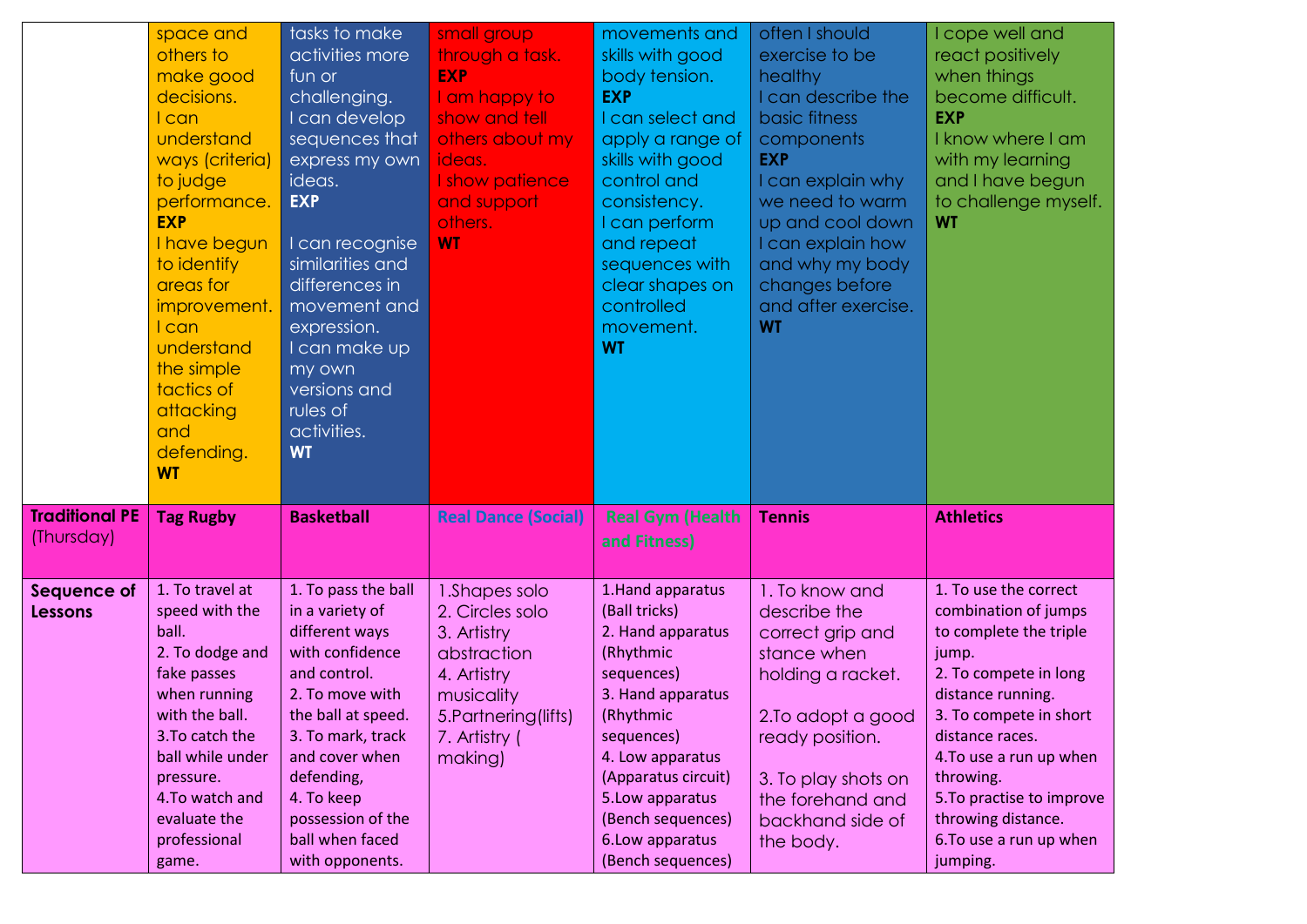|                                                            | 5.To decide on<br>ways to attack<br>when playing<br>games.<br>6. To decide on<br>the best way to<br>defend in<br>games.                                                                                      | 5.To work<br>together as a<br>team, showing<br>good awareness of<br>others.<br>6. Apply basic<br>principles for<br>attacking and<br>defending in some<br>situations.              |                                                                                                                                                                     |                                                                                                                                                                                                   | 4. To use a variety<br>of different shots<br>and serves, hitting<br>with increasing<br>consistency.<br>5. To employ<br>tactics in games.<br>6. To participate in<br>games, following<br>the rules and<br>scoring correctly. |                                                                                                                                                                                                             |
|------------------------------------------------------------|--------------------------------------------------------------------------------------------------------------------------------------------------------------------------------------------------------------|-----------------------------------------------------------------------------------------------------------------------------------------------------------------------------------|---------------------------------------------------------------------------------------------------------------------------------------------------------------------|---------------------------------------------------------------------------------------------------------------------------------------------------------------------------------------------------|-----------------------------------------------------------------------------------------------------------------------------------------------------------------------------------------------------------------------------|-------------------------------------------------------------------------------------------------------------------------------------------------------------------------------------------------------------|
| <b>Fitness Friday</b><br>Links to 5 ways<br>to well-being. | W1: Circuit<br>training<br><b>W<sub>2</sub></b> Dance<br>sequence<br>W3: Freeze<br>frame games<br>W4<br>Scavenger<br>hunt<br>W5 Make the<br>letter and<br>other<br>cooperation<br>games<br>W6: Team<br>games | W1: Timed<br>challenges<br>W2: Circuit<br>training<br>W3: Relay races<br>W4: Hockey<br>W5: Joe Wicks<br>W6: Walk<br>around Roche<br>Rock                                          | W1: Skip to be fit<br>W2: Hockey<br>W3: Team games<br>W4: Parachute<br>games<br>W5: Circuit training<br>W6: Tennis                                                  | <b>W1:Team Games</b><br>- get into, steal<br>from the nest<br>W2: Bird walk<br>W3: Parachute<br>games<br>W4: Circuit<br>training $-$<br>challenge yourself<br>W5 Dodgeball<br>W6 Gym<br>equipment | Wk1-Team games<br>and relay races<br>Wk 2 - Skip to be fit<br>Wk 3 - Walk on Goss<br>Moor<br>Wk 4 - Joe Wicks<br>Wk $5 -$ Circuit<br>training<br>Wk 6 - Scavenger<br>hunt                                                   | Wk 1-London walking<br>Wk 2 - Circuit training<br>Wk 3 - Team games<br>Wk $4 -$ Tennis<br>Wk $5 -$ Rounders<br>Wk 6 - Parachute<br>games                                                                    |
| <b>Vocabulary</b>                                          | <b>REAL PE +</b><br><b>Traditional</b><br>balance,<br>coordination,<br>agility,<br>fluency,<br>control,<br>praise,<br>patience,<br>encourage,<br>cooperate,                                                  | <b>REAL PE +</b><br><b>Traditional</b><br>balance,<br>coordination,<br>agility, fluency,<br>control, praise,<br>patience,<br>encourage,<br>cooperate,<br>persevere,<br>challenge, | <b>REAL PE +</b><br><b>Traditional:</b><br>balance,<br>coordination,<br>agility, fluency,<br>control, praise,<br>patience,<br>encourage,<br>cooperate,<br>feedback, | <b>REAL PE +</b><br><b>Traditional:</b><br>balance,<br>coordination,<br>agility, fluency,<br>control, praise,<br>patience,<br>encourage,<br>cooperate,                                            | <b>REAL PE +</b><br><b>Traditional:</b><br>balance,<br>coordination,<br>agility, fluency,<br>control, praise,<br>patience,<br>encourage,<br>cooperate,<br>feedback                                                          | <b>REAL PE +</b><br>Traditional: balance,<br>coordination, agility,<br>fluency, control,<br>praise, patience,<br>encourage,<br>cooperate, fitness,<br>exercise, healthy,<br>monitor, warm up,<br>cool down, |